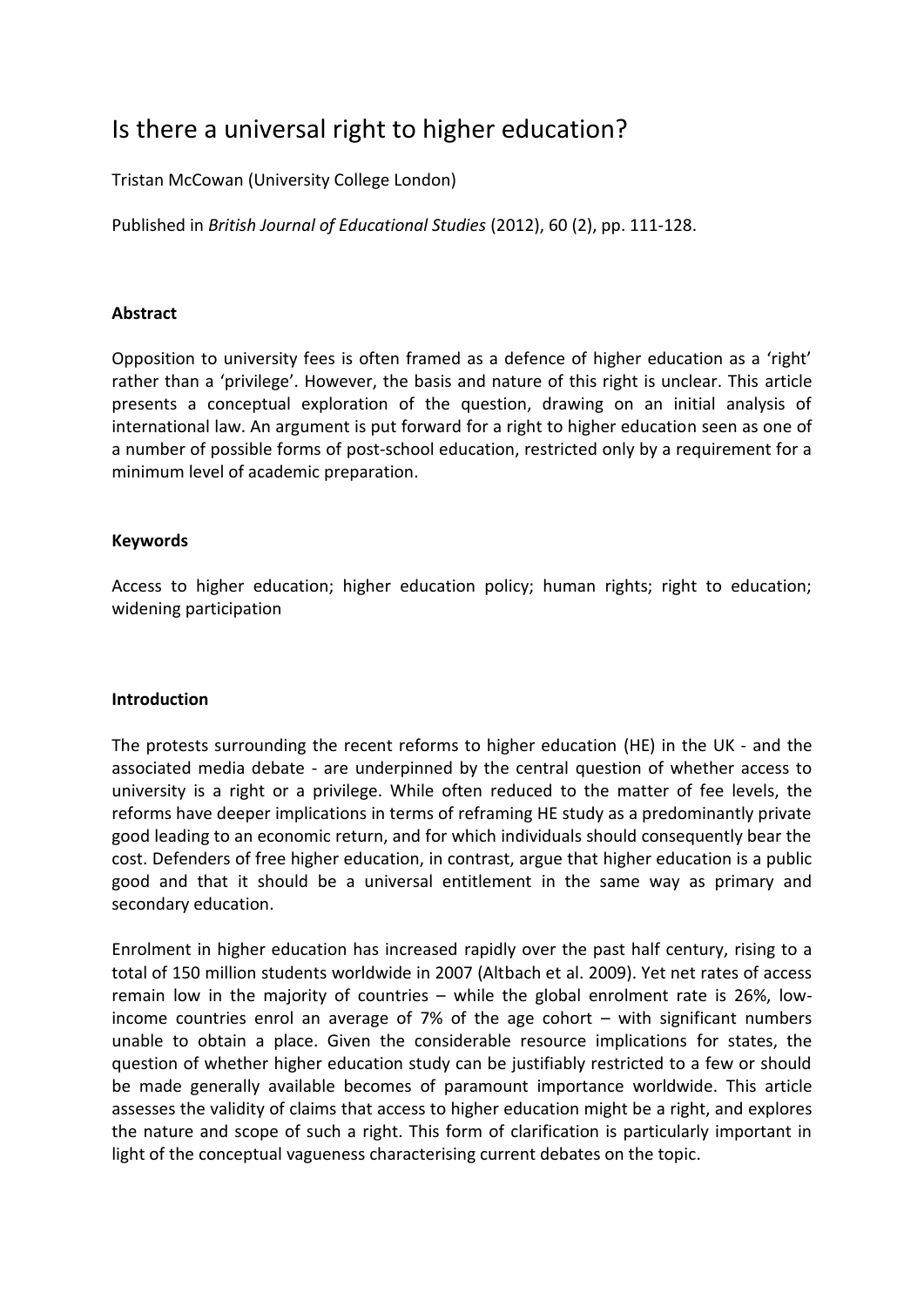In some high-income countries, higher education has expanded to the extent that there are almost universal opportunities for this level of study, whether or not it is considered a right and enshrined in law. However, this article does not aim to assess the extent to which higher education in this way is, or is becoming, a *de facto* right in the UK (or any other country). Its task is a normative, in debating whether or not we are justified in asserting a right to higher education. Establishing the validity of a moral right is of fundamental importance since it affects our positionings on questions relating to conditions of access, institutional diversity, investment of resources and the nature of provision.

Discussions of the justifications for the right to education are highly complex. First, there is the notion of 'right' itself, how this is distinct from a 'good' and the implications for individuals and society. Compounding these difficulties is the fact that the task of deciding whether education is a right depends on what is meant by 'education', and the latter is far from a unitary concept. A particular complexity of education is that it has a range of different benefits: intrinsic, instrumental and 'positional' – i.e. one's opportunities relative to those of others in society (Unterhalter & Brighouse 2007). Justifications for the general right to education have been discussed at length elsewhere (e.g. Curren 2009; Haydon 1977; Snook & Lankshear 1979; Wringe 1986), so for this reason and for lack of space will only be reviewed briefly here. This article will for the most part assume - as is generally accepted in national law - that all people have a right to elementary education, and assess if this right should extend to higher education.

The article will focus primarily on the question of access to higher education, rather than broader issues of justice in universities' relations to current students and the wider society, as explored in Brighouse (forthcoming), for example. In Brennan and Naidoo's (2008) terms, therefore, it focuses on the 'import' rather than the 'export' role in relation to social justice although, as the authors emphasise, the two are strongly linked. In terms of what is meant by 'higher education', there are some challenges in providing a satisfactory definition. It is hard to disentangle the concept of higher education from the particular conceptions or normative visions put forward by theorists, or from the specific models appearing at different points in history in different parts of the world. In a descriptive sense, higher education today refers to a range of institutions, most important of which is the 'university', but including other forms of college with distinct characteristics<sup>1</sup>. In recent years there has also been a proliferation of different forms of course making it hard to establish a criterion in relation to subject area.

Nevertheless, some conceptual boundaries must be placed on the notion of higher education. We would not, for example, call a short beginner's course in Spanish 'higher education', even if it were for people who had completed their school education. The first necessary aspect of higher education is that it depends on earlier study, in that students entering higher education are building on substantial previous learning (normally through schooling, though not necessarily). For that reason, higher education is normally undertaken by adults. The second necessary aspect is that it involves in-depth and sustained study. Normally it would involve specialisation into a particular area of knowledge, although a breadth of subjects is also possible, particularly in the early stages. We might like to add to

1

<sup>&</sup>lt;sup>1</sup> In discussing access, this article will at times refer to 'higher education' and at times to 'university', but without denoting a specific technical distinction between them.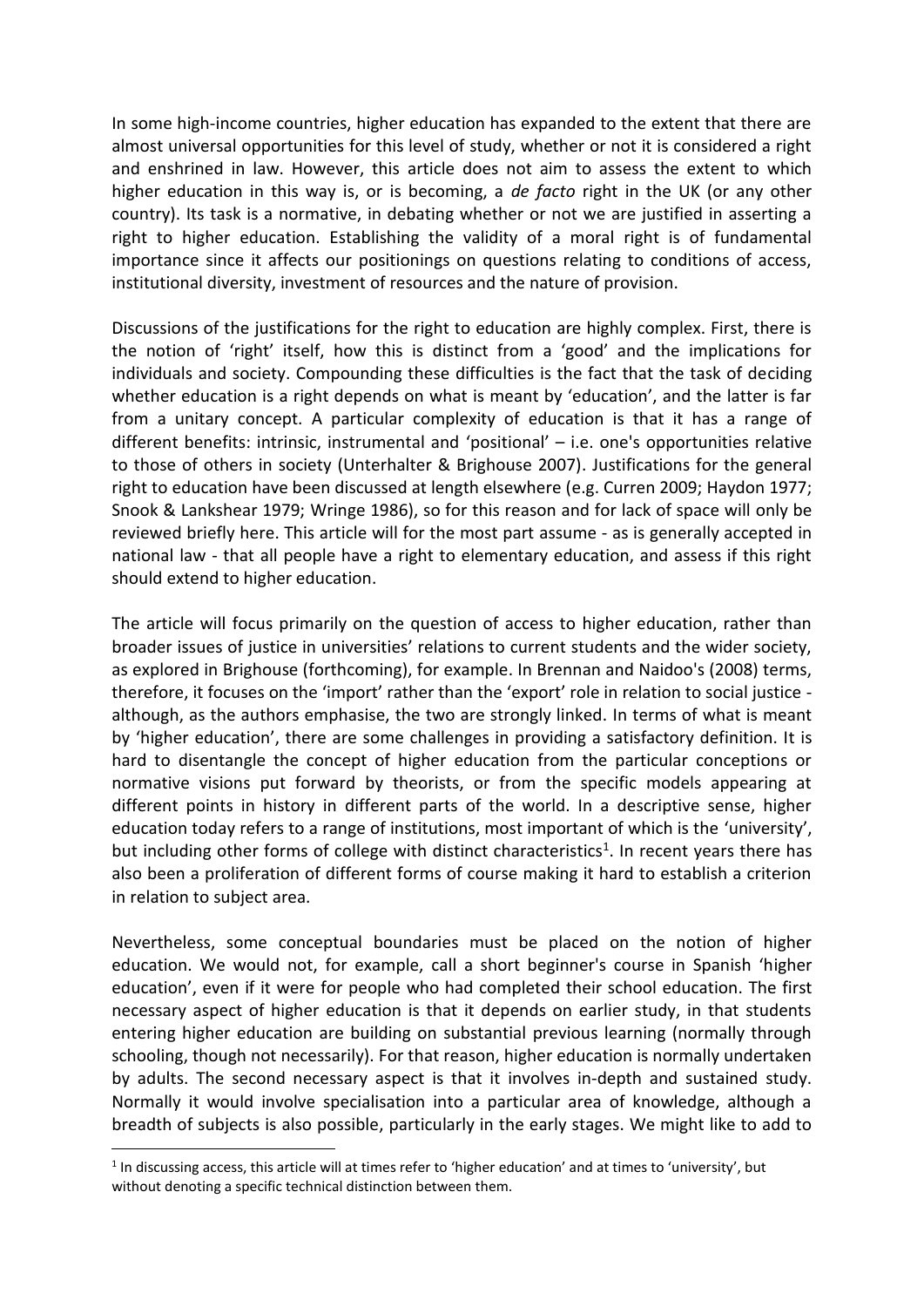this condition that higher education should be "emancipatory" (Barnett 1990), a "conversation" (Oakeshott 1989) or that it be "rationally defensible" (MacIntyre 1990). However, despite the desirability of these conditions, we could not exclude from the concept of higher education examples that did not always display these characteristics.

A final point is that the question of whether higher education is a right should not be identified entirely with that of whether it should be state-funded. There are a number of aspects of the university - including research and public engagement - that might justify state funding even if higher education study were not considered to be a right. Likewise, although a debatable point, there might be circumstances in which some fees might be charged even if higher education is considered a right - as long as they did not represent an impediment to access.

### **Legal and moral bases**

Rights are justified claims that individuals (and sometimes groups) can make on others. In this article, rights are considered not in relation to particular national jurisdictions, but in their universal sense, as they relate to all human beings. This article follows Amartya Sen and others in viewing human rights primarily as moral, rather than receiving their legitimacy from legal formulations:

Human rights can be seen as primarily ethical demands. They are not principally 'legal', 'proto-legal' or 'ideal-legal' commands. Even though human rights can, and often do, inspire legislation, this is a further fact, rather than a constitutive characteristic of human rights. (Sen 2004:390)

Furthermore, he sees them as emerging from collective discussions, with their plausibility "dependent on their ability to survive and flourish when they encounter unobstructed discussion and scrutiny" (Sen 2005: 160). Normative debate on the subject of rights - without being constrained by current legal formulations -- is, therefore, not only possible but essential to the establishment and legitimisation of rights.

The purpose of this article is not, therefore, to analyse the content of the right to higher education as it exists in international law. Nevertheless, a brief look at its formulation in law will be helpful in relation to later discussions. Higher education has appeared as part of the general right to education since the 1948 Universal Declaration of Human Rights (UDHR), and in subsequent legally binding instruments such as the International Covenant on Economic, Social and Cultural Rights (ICESCR) of 1966, and the Convention on the Rights of the Child (CRC) of 1989. Article 26 of the UDHR states that, "higher education shall be equally accessible to all on the basis of merit". When taken in the context of the guarantees earlier in the Article about compulsory and free-of-charge elementary education, the notable element here is that there is no mention of the level of overall access for the population. The right guarantees that higher education be *accessible*, but not *generally available* (Beiter 2006: 97). The requirement put forward -- a very important one -- is that no one should be barred from higher education for any reason other than 'merit', i.e. not through financial disadvantage etc. However, it is possible to successfully apply this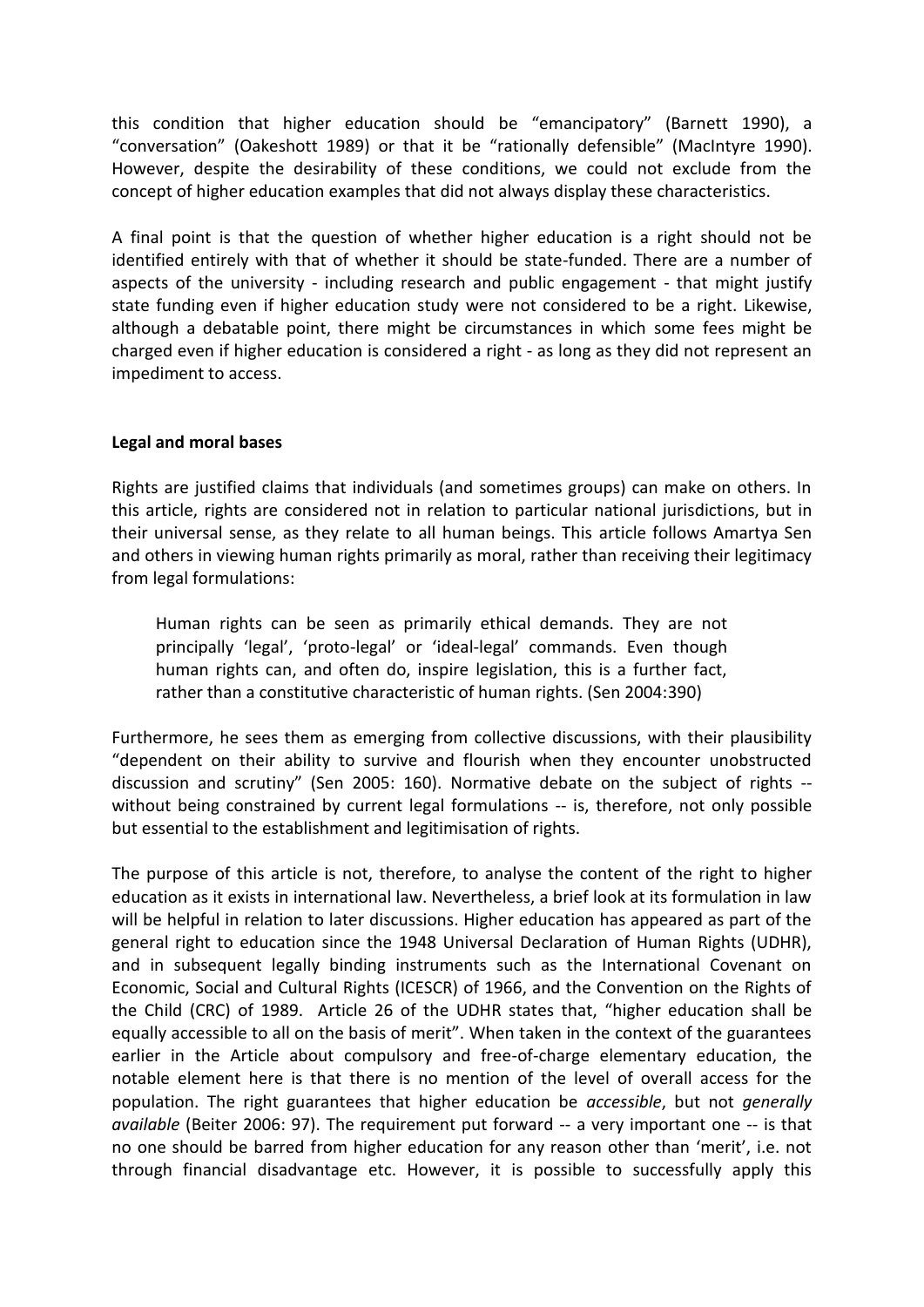condition to a university system that had places for only 1% of the population -- and with a very large number of people competing for a small number of places. It is, therefore, essential to consider the procedural requirement for fair access along with attention to the total number of places available (McCowan 2004; 2007). (As will be discussed below, this does not necessarily require access for the whole population.) In this respect, the Charter of the Organization of American States of 1948 represents a significant improvement, stating that "Higher education shall be available to all, provided that, in order to maintain its high level, the corresponding regulatory or academic standards are met." The condition for particular academic standards raised here - understood as a minimum requirement - is preferable to a competition for a fixed number of places - as will be discussed in the sections that follow.

Some developments in the expression of the right to higher education can be observed in the Convention against Discrimination in Education (1960) with its undertaking to "make higher education equally accessible to all on the basis of individual capacity", and in the ICESC, which states that, "Higher education shall be made equally accessible to all, on the basis of capacity, by every appropriate means, and in particular by the progressive introduction of free education". 'Capacity' is distinct from 'merit' in that it relates to future potential rather than "students' past academic achievements" (Beiter 2006: 97), and therefore is clearly a step forward in terms of facilitating access for students from disadvantaged backgrounds who may have had poor quality previous schooling. There is also in the ICESC an (albeit tentative) mention of free-of-charge provision. However, the later CRC removes the clause about free provision, requiring states to "Make higher education accessible to all on the basis of capacity by every appropriate means". In fact, the practice of national governments has not indicated a movement towards introduction of higher education that is free at the point of delivery: quite the opposite in fact, as in the UK, there has been a tendency in many countries towards the charging of fees even in public institutions. These have been introduced on the basis of the costs of expanding access to higher education, constraints on public funds and the disproportionately privileged backgrounds of the majority of HE students and their consequent ability to fund themselves. As stated above, it is not absolutely impossible for a right to carry some financial charge, if not an impediment to access - although the fee levels in public and private universities in many countries certainly go beyond this, and undermine the universal entitlement. Student loans can mitigate the negative effects of fees, but do not completely remove them, and even in countries in which they are generally available, can still represent a disproportionate disincentive to students from low-income backgrounds on account of fear of debt or lack of confidence in the benefits of higher education study (Altbach et al. 2009). Differential fee levels (relating to differences of quality or prestige) also undermine the requirement for access on the basis of merit or capacity.

The right to higher education in international law, therefore, is partially deficient in its formulation since in determining a possible right, attention must be paid not only to procedural aspects of access to those places available, but also of the extent of availability of provision. Furthermore, even the limited requirements have not been met in the majority of states.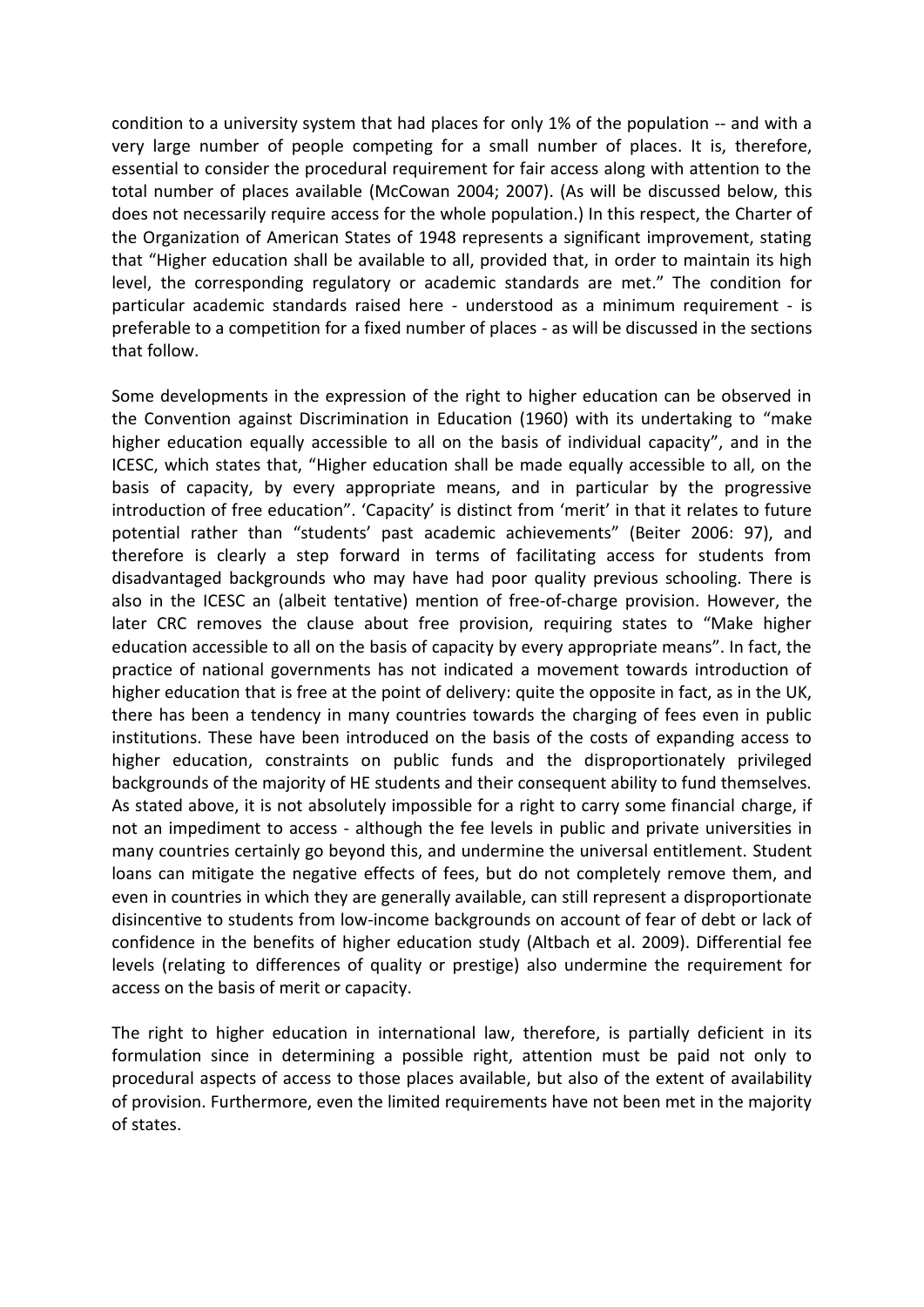#### **Justifications for the general right to education**

Before assessing the detail of the nature and scope of the right to higher education, however, it is first necessary to consider whether it is valid to speak of such a right at all. Discussions of the basis of the right to education have focused primarily on children, and on access to school. Justifications have been put forward on a variety of grounds. In his review of international law on the right to education, Hodgson (1998) outlines four justifications for the right: *the social utilitarian or public interest perspective* -- based on education's role in supporting democracy, world peace and preservation of community culture; *a prerequisite to individual dignity* -- through the imparting of essential skills and of abilities for reasoned analysis allowing for a dignified life in society; *prerequisite to individual development* - providing the opportunity for individuals to realise their potential; and finally, *the individual welfare perspective*, given that in current societies individuals without education struggle to ensure their basic needs.

Haydon (1977), on the other hand, distinguishes between three possible bases for the right. The first of these is *socialisation*, the acquisition of the basic capacities for functioning in a society, including language and other abilities necessary to live together with others. This is considered to be a right as it is needed in order to have a genuinely human life. The second – termed *optional education* – refers to the development of intellectual capacities associated with liberal education, and with the idea of the 'educated person' put forward by Richard Peters and Paul Hirst. While Haydon considers that there might be a noninterference right possible here (i.e. that people should be 'left alone' to pursue their own intellectual development), people do not have the right to call on the time and resources of others for this purpose, as it is a luxury and not 'necessary' for functioning in society. Of relevance to this article, he considers this form of education particularly unnecessary 'at the higher levels' (though not necessarily undesirable). The third form - *autonomy* - is located between the first and second, in that it is more extensive than socialisation, but does not move into the terrain of luxury. According to this view, we have a right to be autonomous beings, but need the assistance of others in achieving it. Basic education is a right, therefore, as it is essential to autonomy:

[S]ome degree of diversity of cognitive development is a condition of rational choice: there must be at least some awareness of alternatives between which one might choose, and some notion of criteria by which alternatives can be assessed. (p.241)

For Haydon, therefore, the right is justified through the immportance of socialisation and autonomy for living a fully human life. Curren (2009), focusing primarily on children, departs somewhat from this position in defending the right to education understood as "initiation into practices that express human flourishing" (p.52), a conception broader than the emphasis on the forms of knowledge of Peters and Hirst.

However, rather than the above perspectives based on the intrinsic value of education, arguments most often focus on education's instrumental role. The right to education is commonly seen as fundamental to the understanding and exercising of the whole set of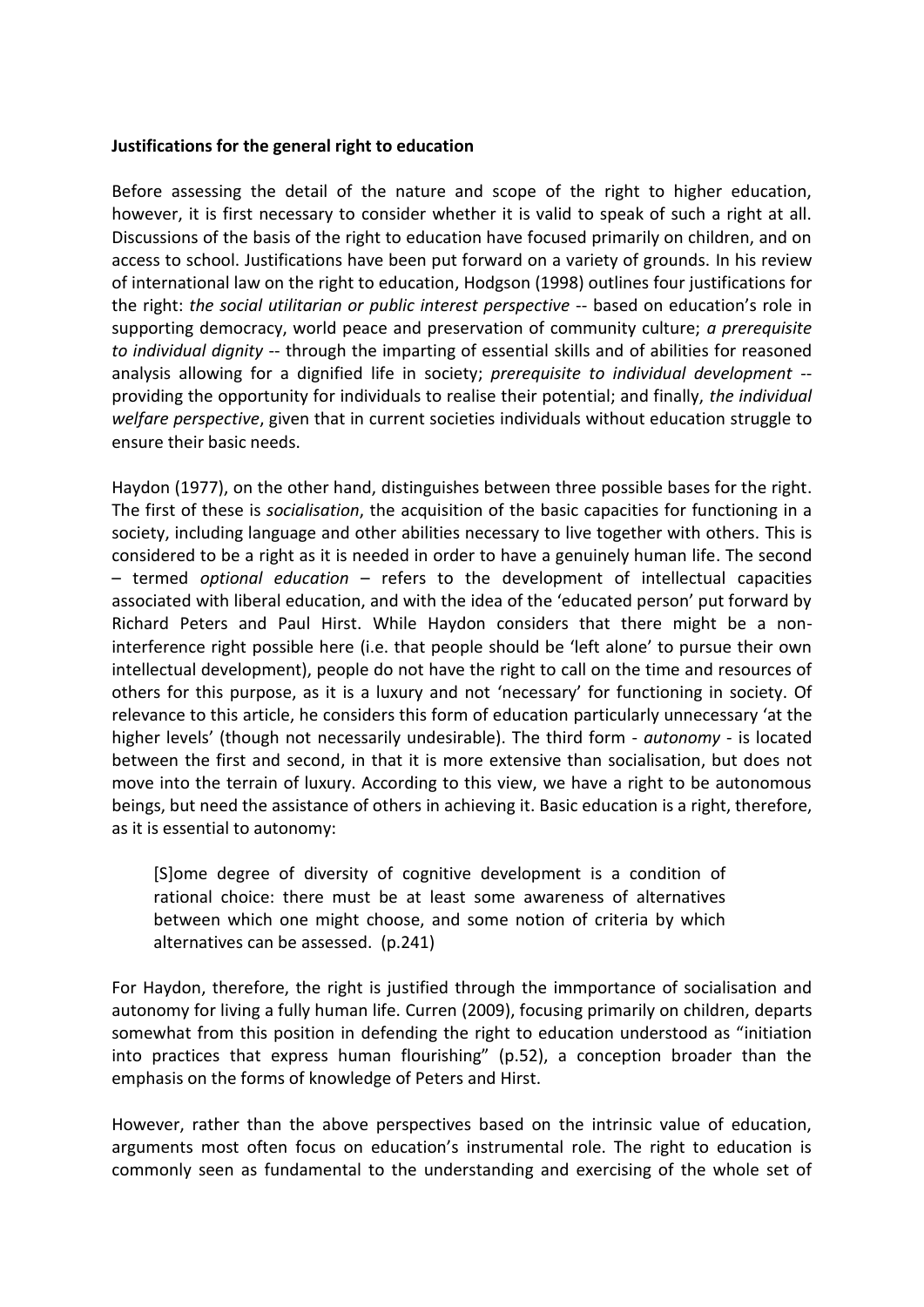human rights. This argument is put forward by Wringe (1986), who also emphasises the point that education in the contemporary world is essential for avoiding subjugation and exploitation by others. A similar position is put forward by Spring (2000), who sees education as an essential tool for minority groups such as indigenous peoples in successfully negotiating the challenges of globalisation. The first of Hodgson's (1998) justifications relating to public interest outlined above is instrumental in this way.

However, it is not clear from these discussions why the right to education should apply only to children, or only to particular forms of formal education. As discussed in McCowan (2010), the restriction of the absolute right to education to the 'elementary' level is justified neither on the basis of education's intrinsic and instrumental value, nor on the basis of positional advantages conferred. So, it is impossible to determine a particular level of literacy necessary for employment and recreation: very often as a person's skill and sensitivity in reading and writing develops through life, her work opportunities and engagement in cultural activities are progressively enhanced. It is quite arbitrary to determine that the learning provided in primary school is a right and at subsequent levels is simply a good. In relation to the autonomy proposed by Haydon, and to Curren's "initiation into practices that express human flourishing", it is hard to see how the development of these qualities has an end point -- they are not tasks that can be completed. Hodgson (1998) in fact acknowledges in relation to the justifications he puts forward that while children are the main beneficiaries, the right has a lifelong application. Any threshold of educational development established to mark the ending of the entitlement would be arbitrary.

Taking the positional aspect, a restriction of the absolute right to education to the primary level is also inadequate, particularly in light of the qualifications inflation that has rendered primary school leaving certificates almost worthless in the employment market in most countries. Of course, the positional dimension of education is complex from the perspective of universal rights given that we cannot universalise positional advantage, although we can guard against unfair disadvantage.

The right to education -- if it is a right at all -- must apply in some way throughout life. That is not to deny the importance of childhood as a phase of life in relation to education, and it is clear that the most intensive forms of education should occur in the stages of rapid development during childhood and adolescence. If it can be shown that some learning can only take place at particular phases of life, there may be justifications for compulsory education. Yet this is different from restricting the *right* to these phases. The right to education should not have a beginning and end point.

A second point about the general right to education is that purely instrumental views (e.g. Wringe 1986) cannot provide an adequate justification. If education is *only* seen as an effective means to achieving other valued functionings such as livelihoods or political participation, then it is not a right in itself; the rights are to livelihoods and political participation, with education merely a conduit. For it to be considered a right in itself, education must have some intrinsic value (although it can simultaneously have instrumental value).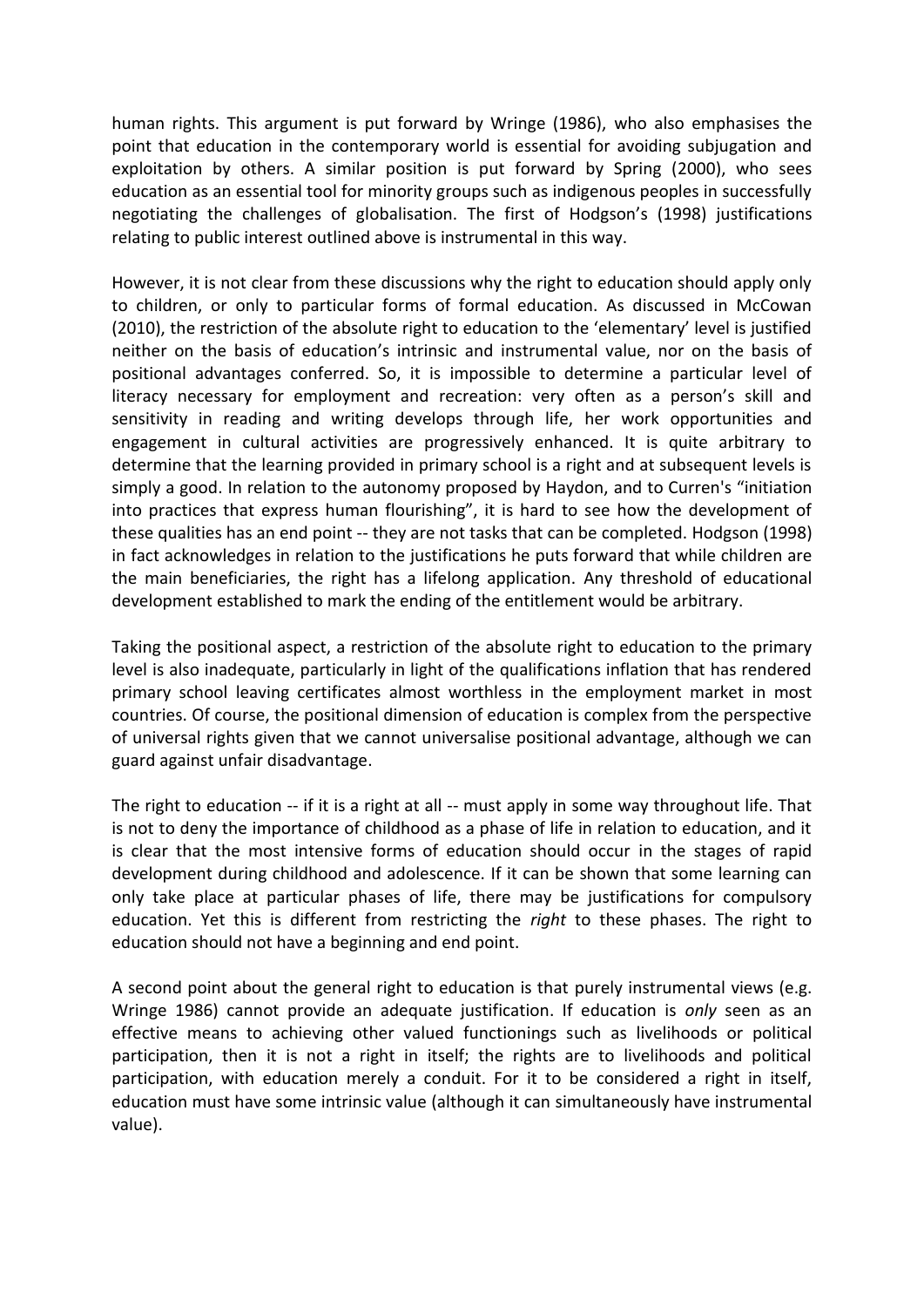The right to higher education, therefore, should be seen in the context of a general right to education that runs through life. Higher education in this way is one of a number of options for organised learning available to people in adulthood, along with various forms of vocational education, job specific training, creative and artistic pursuits, personal development and so forth.

#### **Specific characteristics of a right to higher education**

However, it could be seen as insufficient to argue for a right to higher education purely on the basis of a right to lifelong education. It could rightly be asked whether there was anything in particular about higher education that gave it value. As argued by Barnett (1990: 6), higher education is not just "more of what has gone before", it indicates "a special level of personal development". Some elements can be seen as specific to the right to higher education, amongst the range of other educational options. The first and most prominent of these is that higher education -- in most societies -- provides unparalleled access to the best paid and most rewarding forms of employment. In part this stems from knowledge and skills gained (instrumental benefits), but also to the positional dimension of degree diplomas, imbued with divergent value in a hierarchical university system. As Brighouse states, the credential provides "enhanced competitiveness for the unequally distributed desirable positions and the unequally distributed goods that attach to them" (Brighouse forthcoming p.6).

Exclusion from these opportunities is clearly unjust and can be seen as an argument for a right to higher education. However, as stated above, this form of justification is not sufficient, as instrumental reasons on their own cannot form the basis of a right. (Conversely the phenomenon of graduate unemployment and other obstacles in converting higher education into opportunities in contemporary societies cannot be used as an argument against a right). One of the limitations of current academic debates on higher education is their often exclusive focus on this aspect. Bou-Habib (2010), for example, assesses arguments for and against state funding of higher education, concluding from a Rawlsian difference principle perspective that public subsidies are justifiable in so far as they promote the interests of the worst off in society. The author asserts that "we should not automatically assume that tax-funded higher education is a 'basic right' and neither should we assume that it is a privilege for which graduates alone should pay" (p.493). As pointed out by Kotzee and Martin (forthcoming), one problem with the account is that Bou-Habib (and others) address higher education purely in its 'external' role in achieving other social goods. In this sense alone, it may be that there is not a right to higher education - particularly as the advantages pointed to (primarily economic) could be provided by other means. Furthermore, if we primarily consider the positional benefits of HE –and we assume that the higher education is necessarily positional in its benefits  $-$  then it becomes incoherent to assert a universal right (given that everyone cannot have positional advantage over everyone else). The positional benefits in fact are contingent on a restricted and unequal system, and would no longer apply in a universal and horizontal system. It is important, therefore, to consider not only the instrumental and positional benefits accrued from higher education study, but also its intrinsic value and students' experiences within the period of study. Like Kotzee and Martin (forthcoming), this article considers that it is the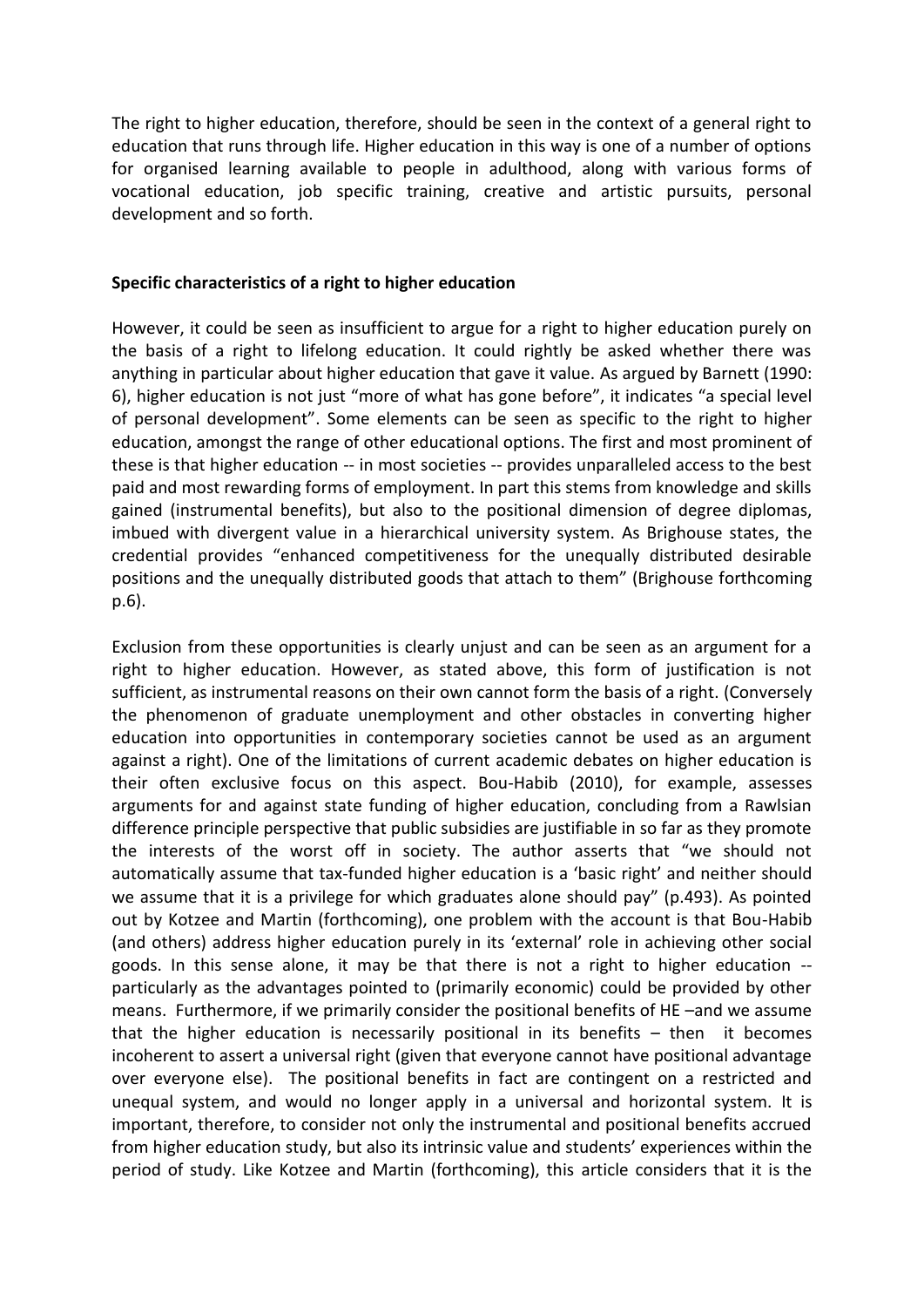non-instrumental value of higher education -- the experience of learning, and the individual and collective process of intellectual development -- that people have a right to. Higher education is not the only means of engaging in this form of intellectual development, but it is an important one.

The intrinsic value of HE study can be understood in different ways. The acquisition of knowledge in specific fields can be seen to have intrinsic value, leading to an enhanced appreciation of, say, mathematical proofs, Islamic architecture or  $14<sup>th</sup>$  century poetry - an appreciation enabled by sustained and in-depth study of a type not normally possible in other forms of education. In a broader sense, we can see HE as providing initiation into a form of 'culture' in the Humboldtian sense of "the sum of all knowledge that is studied, as well as the cultivation and development of one's character as a result of that study" (Readings 1996: 15). Clearly, universities are guardians of just a part of what we would normally consider to be culture, but are no less valuable for that. In terms of widening participation, this aspect takes on particular importance, as certain groups in society have been marginalised historically on account of their restricted access to this store of culture. Furthermore, the deep enquiry and critical reflection enabled by HE study can be seen to have intrinsic value. This view is put forward by Nussbaum (1997: 30), drawing on the Stoics' idea that "higher education is a part of every human being's self-realisation" on account of its role in developing criticality.

There are of course a range of other instrumental benefits of HE study (see Bynner et al. 2003; McMahon 2009), not least of which is the development of political awareness and the ability to function as an informed and active citizen in a democratic society (Ahier, Beck & Moore 2003; Arthur & Bohlin 2005). Added to these is the enjoyment of the experience of HE study, the value of interaction with other students and staff, the making of friends and so forth.

HE, therefore, has specific characteristics that provide a foundation for the right in addition to the characteristics shared with all education discussed in the previous section. There remain, however, some common objections to the assertion of a right to HE: four of these will be addressed in the sections that follow. The first is whether higher education -- as an often resource intensive and highly specialised activity, and one that has historically been restricted to the elites -- is in fact a privilege and not a right. The second is whether it is appropriate to assert a universal right to higher education given that not all people may have the capacity or desire to study at this level. Third, that movement towards a universal HE system leads to an intolerable degradation of quality; and fourth, that the right is unviable given the inability of states to fund universal access. The response provided here to these issues will in part be that the questions themselves are based on misunderstandings of and ambiguities in the idea of a right.

#### **A right or a privilege?**

"Education: a right, not a privilege!" can be found on placards in student protests around the world, from Santiago and Bogotá to London . The idea of education as a right has had enduring popular appeal around the world, particularly in contexts in which large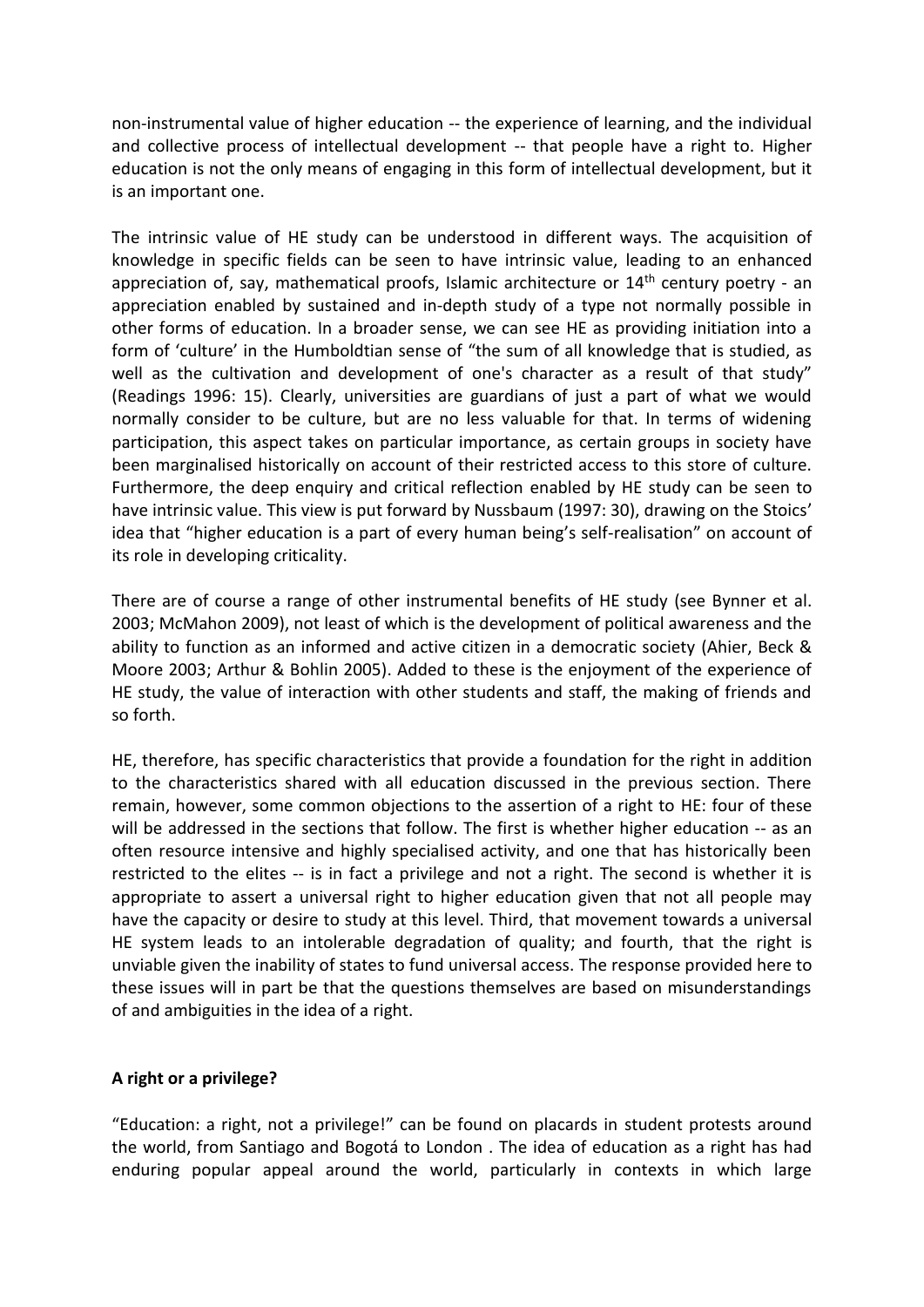proportions of the population are systematically excluded from education of adequate quality. The idea of higher education specifically as a right has also had significant rhetorical appeal among certain groups, especially as a response to the introduction of fees in public institutions. On the other hand, proponents of 'cost-sharing' for higher education have emphasised that university study is extremely expensive, that it benefits the few but is paid for through general taxation, and that it brings significant private advantages. In the latter sense, it is certainly a privilege for those people.

I will argue that both of these perspectives are valid, but that there is a use of the term 'right' that can to some extent accommodate itself to both. A good deal of the popular opposition to human rights generally speaking is based on concern that a rights culture encourages people to think about what they can 'get' rather than what they can 'give' to society. This criticism is based on a misunderstanding of the notion of human rights, in that accepting that a right pertains to all human beings entails extensive responsibilities in upholding that right for all others. While the increasingly individualistic nature of society and a lack of commitment to the welfare of others may be a valid concern, this trend is not one that can be identified with rights.

Concerns for a culture of 'getting' can certainly be observed in the sphere of higher education. Brighouse (forthcoming) and Brighouse and McAvoy (2009) provide a compelling account of higher education as a 'privilege', in the sense that in our unequal contemporary societies, advantaged groups have disproportionate access to prestigious university courses, which in turn can offer further positional advantage. The response to this situation - in the absence of a radically more equal social organisation - is that institutions and the students emerging from them should contribute much more to society, and its most disadvantaged members, that they currently do.

Higher education is certainly a privilege in this sense, and there are good reasons to believe that many students from advantaged backgrounds both take university study for granted and pay insufficient attention to their debt to the rest of society subsequently. It can be argued that this casualness with regard to the precious opportunity for higher education study is the fruit of a sense that it has in some way fallen into people's laps; there is stronger appreciation of educational opportunities in countries in which the right has been won through struggle in recent history.

Nevertheless, there is another sense of 'privilege' used in relation to higher education. The idea of privilege questioned by the Chilean students is one that is controlled and conferred by those in power, and may be conditional in particular ways. In this way, higher education has historically been a 'privilege', in the sense that it has only been available to particular segments of society (on the basis of gender, social class, racial/ethnic group etc.), or to a very tiny intellectual elite (i.e. a small proportion of those people with the capacity for higher education study). Elites have a vested interest in maintaining the restricted size of the university system, and given the prominent role of universities as sites of critique of government, there have also been disincentives for states to expand access to 'the masses', except in the form of demand-absorbing private institutions offering narrow vocational training. Of course, in this sense we are really talking about higher education being 'for the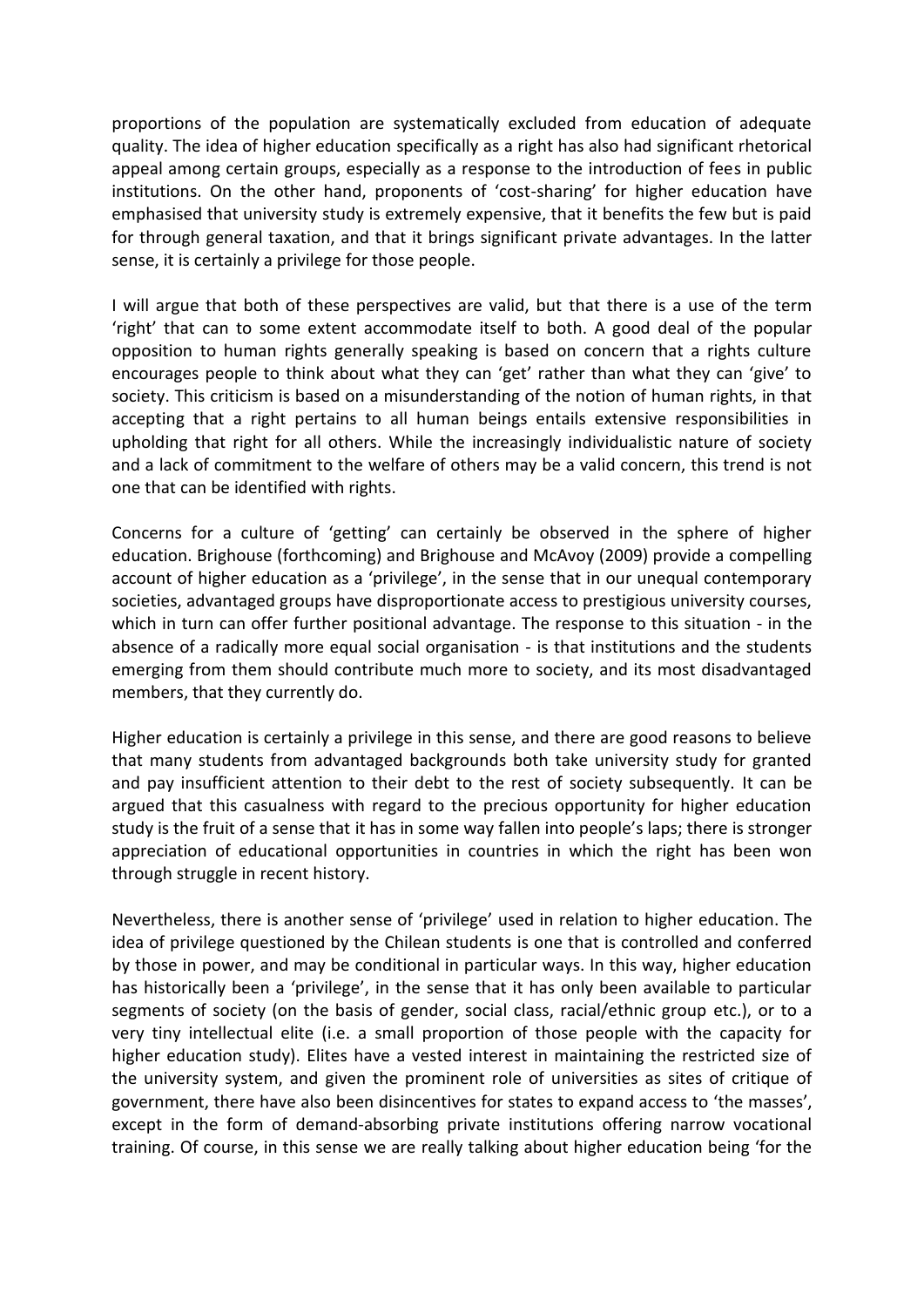privileged', rather than being 'a privilege', but it is important to highlight this aspect since it is often the meaning attached to the term when contrasted with a right.

Higher education should be considered a right in the sense that it should be made available to all, but it should also be considered a privilege in the sense that it is a precious opportunity that must be taken advantage of as fully as possible and then used for the benefit of society. Nevertheless, being a right, its availability cannot be conditional on any particular use that it is subsequently put to, or indeed any previous performance (apart from adequate preparation). We may very much want students to go on to contribute to society after studying, and pay back their debt so to speak, and we may do our best to encourage them to do so, but they should be free to decide for themselves how to utilise the opportunity given. Yet as stated above, enjoying the right to higher education study entails upholding the right for all other members of society -- and indeed -- given that we are talking of a *human* right -- for all members of the human community.

### **University for all?**

1

The second point relates to the proportion of the population that should study at university. Famously, the New Labour government in the UK set a goal of 50% of 18-30 year-olds<sup>2</sup>. The arbitrariness of this figure is shown when it is disaggregated. In spite of the increase in the rates of young people going to university in recent years, the high proportion of the top socio-economic groups and low proportion of the bottom groups has changed little. UK government statistics (BIS 2011) show a very small improvement in the progression of students with free school meals (a proxy for socio-economic level), with the gap between these students and others still at 18 percentage points. Measures based on socio-economic class (BIS 2009) also show only a small improvement in the gap between the classes 1 to 3 and 4 to 7 in recent years (27.8% as opposed to 13.7% progression for 18-year-olds). This phenomenon is evident around the world, with in some cases the proportion of lowerincome students actually going down in the context of expansion of the system. Any justification of the target of 50% on the basis that half of the population might have the desire and capacity to benefit from higher education is, therefore, clearly false (unless one considers that higher socio-economic groups have more inherent aptitude for higher education study). The places available in higher education in most countries correspond to perceived needs of the national economy, rather than any notion of learning interests of individuals.

Yet while most HE systems unfairly restrict the numbers of students entering, it is not necessarily the case in an ideal scenario that all people should study at university. The idea that HE is not suitable for all people could be proposed as an objection to a universal right. In fact, upholding higher education as a right is entirely consistent with recognising that not all people will want or be suitable to taking up the opportunity. Rights are freedoms and not obligations (although they will entail duties towards others). It is important that we protect the right to worship in society, even if only a tiny minority have any religious belief. A significant proportion of the population -- even with the opportunity of free-of-charge higher education study -- may decide not to take it up, or will opt for another form of

<sup>&</sup>lt;sup>2</sup> Figures for higher education access are not always comparable between countries, as they include a range of different forms of study, not all of which would be considered higher education in all contexts.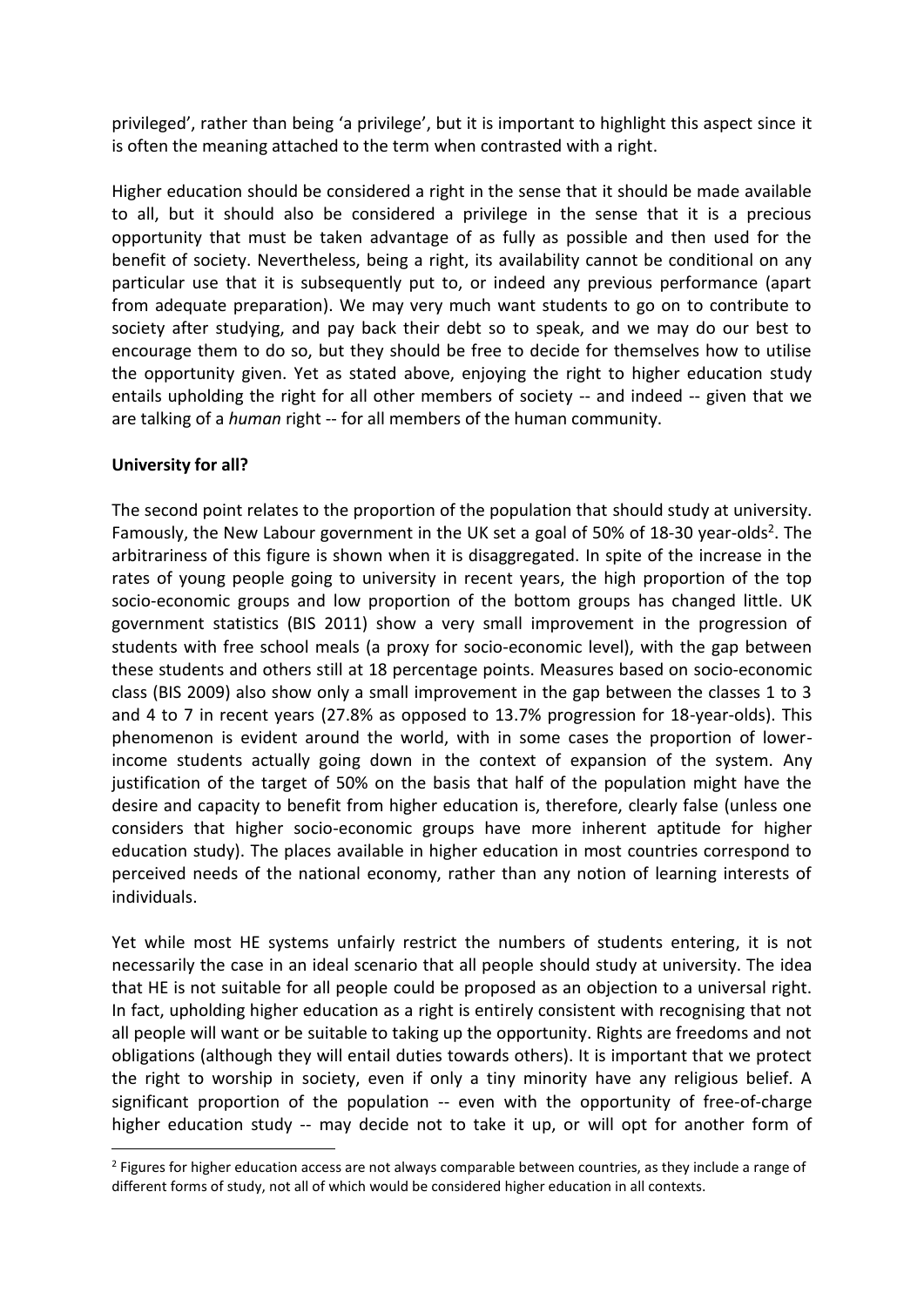education. This proportion would be larger in a society in which university diplomas - independent of actual learning acquired – were not essential for most forms of well-paid employment: as Trow (2006) points out, in contemporary systems with near universal access, for the upper and middle classes higher education has become almost an 'obligation'.

However, individual desire to study is not the only factor that might justifiably restrict access -- there is also the question of selection procedures adopted by institutions and the system as a whole. The principal implication of higher education being a right is that no person should be unfairly barred from having access to it. The most obvious barriers are economic in nature, and if considered a right, university study should be either free or at such a low cost that it would not provide an obstacle to any segment of society. An associated point relating to fees is that higher quality provision should not carry a higher price - a characteristic of markets in most products, and one that is implied by the current reforms in the UK, and already seen in countries such as Brazil in which the process of privatisation is highly developed (McCowan 2004).

However, some entrance restrictions on the part of institutions are justified. A minimum level of academic preparation is necessary in order to gain meaningful access to the study made available in universities. (This article cannot address the question of which specific requirements there might be). Restrictions on entry to those who have this level of preparation are not justified by protection of academic standards relating to the institution, but by the interests of the individual students, who will be at best wasting their time by pursuing a course that they are not yet able to engage with. In conjunction with this, students should be able to return to higher education study at a later stage in life, and be supported in obtaining the necessary preparation. The forms of selection adopted must be criterion-referenced and not norm-referenced in the sense that the university system must be able to expand (and contract) in relation to the numbers of students wishing to study at that level and with the required level of capacity. There is no justification for a fixed number of places for which the highest performing students are selected.

A universal right to higher education does not, therefore, require, or even encourage, all people to attend university. It may well be that only a small proportion of the population will opt for it. Furthermore, a right to higher education is consistent with entry requirements that ensure the prospective students will be able to meaningfully engage with the course in question.

#### **Massification and quality**

One issue of relevance here is concern over quality of provision in the context of massification or universalisation of higher education. The question of the right to education inevitably involves quality, since we can only consider the right to have been realised if quality is of an acceptable level. There is little gain in ensuring access for 100% of the population to universities with inadequate provision for learning.

Concerns over quality are, therefore, entirely legitimate, and cannot be dismissed simply as entrenched elitism or belief in the inevitability of loss of standards when education is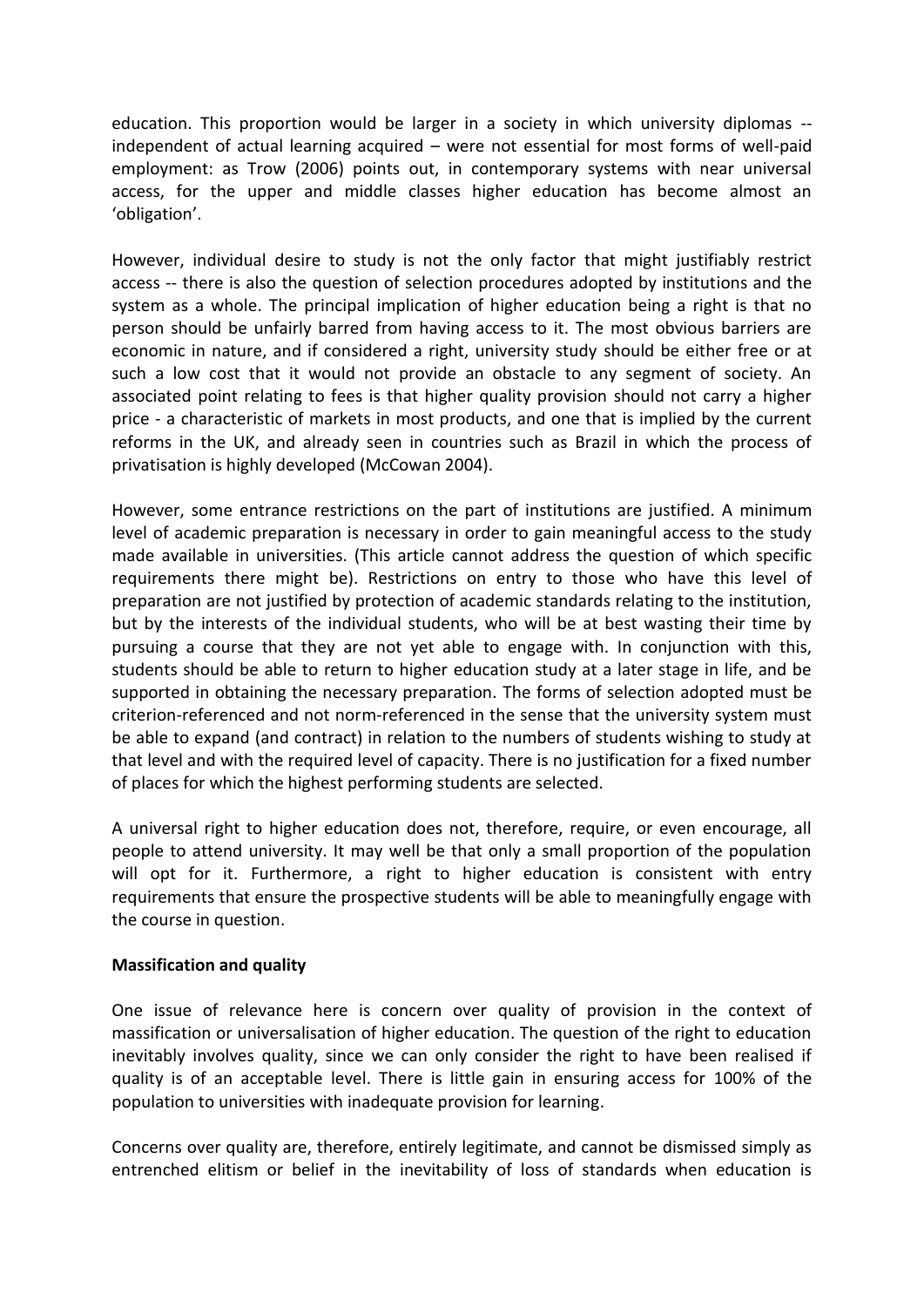extended to all. Recent history has shown substantial problems of quality in the context of a rapid expansion of the university system, and in operating open access admission procedures. Some countries in continental Europe and Latin America, for example, have operated systems of entry that are not restrictive, and are controlled only by the possession of a secondary leaving certificate. While enabling greater enrolment, these systems have been characterised by overly large class sizes and very high rates of dropout. Argentina, for example, has a completion rate of less than 24% and Italy of approximately 45% (Altbach et al. 2009; European Commission 2010).

Trow's (1974 ; 2006) well-known analysis of the movement from elite to mass and universal systems is of relevance here. There are problems that will naturally be faced in the transition of the higher education system, just as they have been faced in the universalisation of primary and secondary education (and are still being faced in most low and middle-income countries). These challenges stem from the rate of growth, changes to the absolute size of systems and institutions, and changes in the proportion of the relevant age group enrolled (Trow 1974). However, it is important to distinguish between problems of implementation and issues of principle. The argument put forward in this article is that there is a moral right to higher education, and not that there are no challenges in putting this vision into practice. The problems faced in countries such as Argentina and Italy are those of expanding enrolments and the size of institutions without sufficient allocation of resources, and not therefore problems inherent in the universalisation of higher education, any more than they are at primary and secondary levels.

Similar issues can be seen in relation to individual institutions. Rapid expansion or an open access system in a single university may well lead at least in the short term to a loss of quality or of a specific ethos that characterised it. In fact, a universal right to education does not necessarily mean expansion of existing institutions, but merely expansion of overall places which may involve a large number of small institutions -- if it is true that maintaining a small size can ensure a higher level of quality. What is clear, however, is that small institutions cannot unfairly restrict access to a specific portion of the population.

#### **Limits on available resources**

An obvious objection to an assertion of the right to education is lack of funds. Some of what might correspond to a right to higher education is of non-interference kind  $-$  i.e. being free to pursue one's intellectual development - but there is also a significant amount of provision that needs to be made by society. Clearly, the amount of time and resources that individuals and groups can call on from others in pursuing their educational interests is finite, and contingent on the particular conditions of a society at a particular point in time. Decisions have to be made in relation to the length of time it is justifiable for an individual to remain in higher education, and the distribution of resources between higher education and other educational options.

Yet we cannot veto a moral right to higher education on the basis that there are insufficient funds in the present moment. In a general sense, as argued by Sen (2004), we should not reign in our deliberation on rights by only considering what might now be practically possible in a particular country. The right to be free from murder or arbitrary imprisonment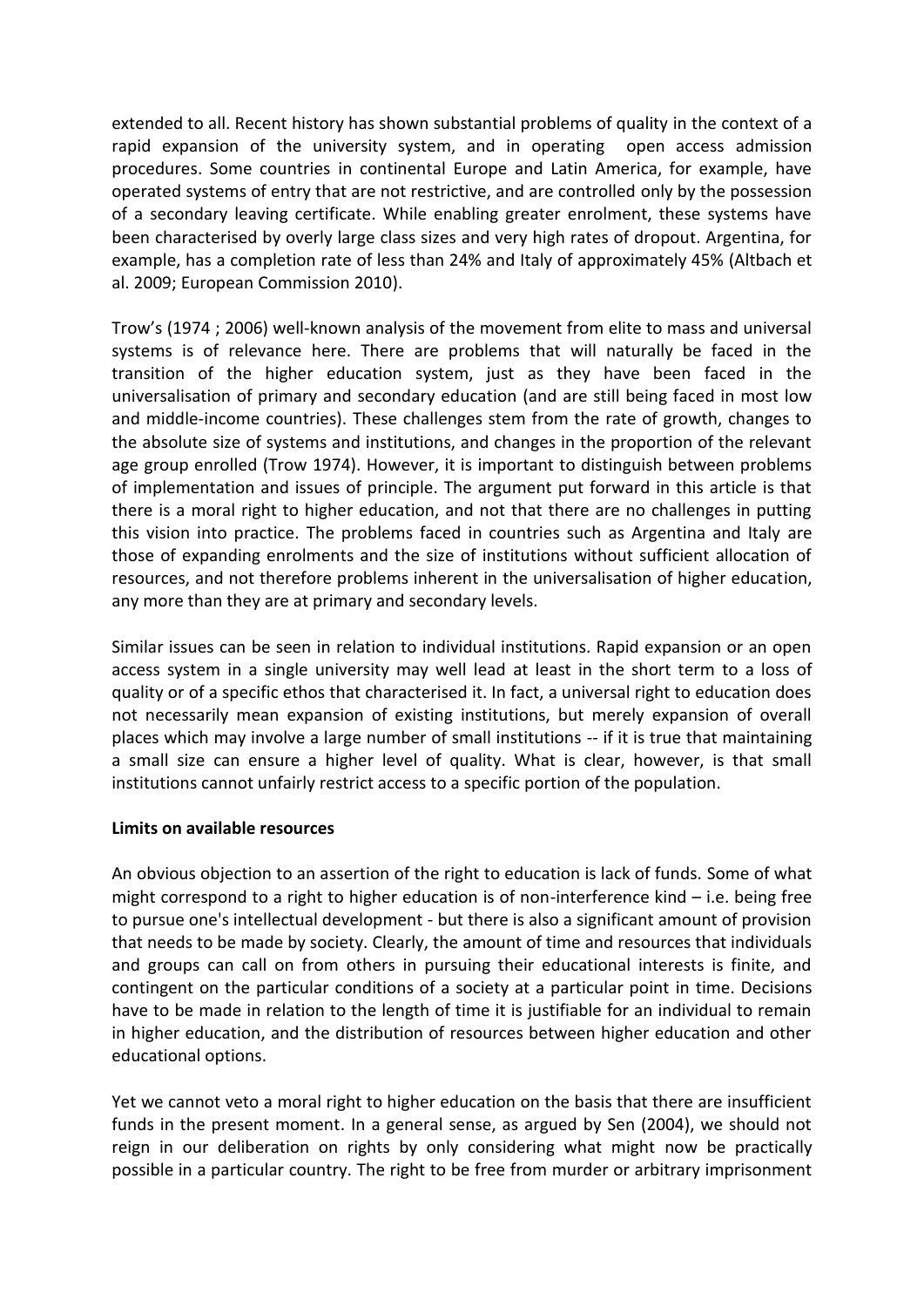applies equally to people who happen to live in countries currently lacking the funds to support an adequate police force and legal system. When we think more specifically about higher education, current rates of expenditure on higher education students would indeed be hard for most societies to cope with for 100%, or even 50%, of the population. Yet as Bou-Habib (2010) argues, we cannot assume from the start an upper limit on expenditure on higher education, until we have discussed the demands of the various priorities that governments might have. This is particularly so in cases of countries in which the 'lack' of public funds to expand higher education systems has been caused or at least exacerbated by corruption, mismanagement and tax evasion. In addition, there may be a variety of forms of provision of higher education, not all of which are so resource intensive. To take some current examples, Cuba and Venezuela have achieved 95% and 78% gross enrolment rates<sup>3</sup> respectively on moderate budgets (UIS 2011). Having said this, there will of course always be some limits on funds available, and - as is the case with the realisation of every human right - decisions have to be made in practice about where to employ and how to distribute resources.

## **Conclusion**

This article has put forward two main arguments in response to the question posed.

- 1. Higher education is a right of all people, but only as one of a range of educational experiences available to adults.
- 2. Non-discriminatory access procedures are important, but not adequate in themselves; sufficient places must be available for all those desiring to study and with a minimum level of preparation.

In relation to the first point, it is recognised that general claims for education as a right are contested, given the difficulties common to all welfare rights in identifying the duty-bearer, in determining which forms of education might correspond to the right and whether these are universal orspecific to a given context. Yet if we uphold a general right to education it is arbitrary to create cut-off points (say 5-16); the entitlement must exist in some form throughout life. There is no implication in asserting the right that all or even most people should take it up, although there should be easy re-entry points so that people can choose to come to higher education at later stages in life.

This article considers that higher education as a right rests on the non-instrumental value of university study. In fact, as argued in McCowan (2010), while education has instrumental and positional value, it is only possible for there to be a right to education if there is some intrinsic value (otherwise the rights would be to the other goods -- e.g. viable livelihood, political participation -- with education just a means of supporting them). The extraordinary positional advantage conferred by a university degree is specific to our contemporary age, and yet the other benefits of university study pertain even when societies have developed other forms of sorting and selection. This article has focused on the question of access to higher education for students: in addition, it is important to remember that there are other forms of public interest in the university, and even possible rights pertaining, for example,

**.** 

 $3$  The net rate for each age cohort would be lower.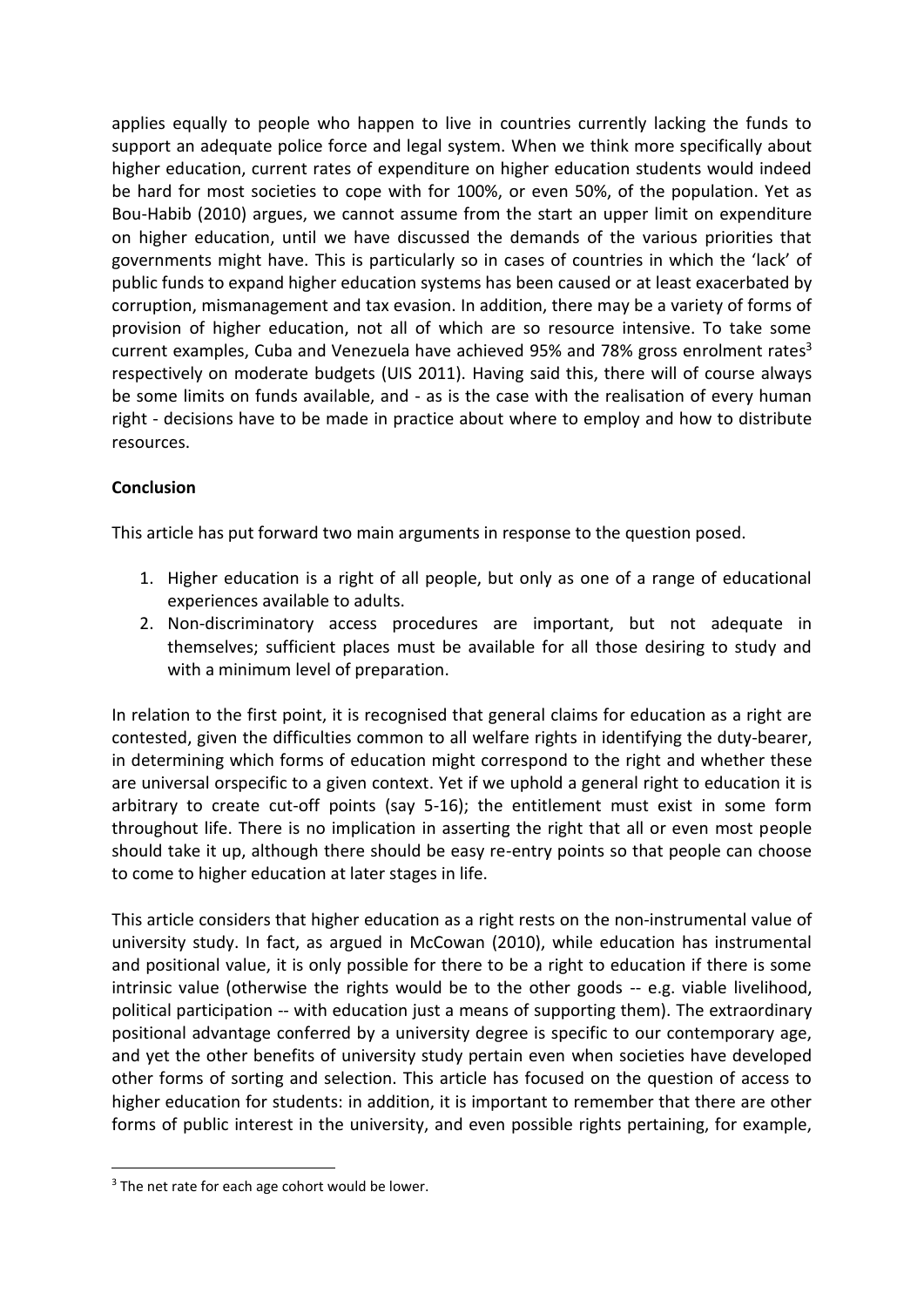to the access of local communities to services provided, or the access of society as a whole to the knowledge developed.

The implications of this argument for policy are clear: HE systems as a whole need to expand, and furthermore elite institutions should either increase the number of places they offer, or if they wish to maintain their small size for educational reasons, should substantially democratise access. Tuition fees  $-$  other than small matriculation charges  $$ should not be charged. As argued above, higher education should be one of a range of options for post-school education available for the population, and occurring in formal institutions, but also in the workplace, trades unions, religious groups, social movements, political campaigns, community associations and so forth. Lawson's (1979) concern was that establishing higher education for all might place an intolerable burden on the curriculum, forcing it to diversify to the extent that it was no longer recognisable. In fact, this is not necessary if we retain the idea that higher education is only one of a range of options of adult education. Furthermore, a right to higher education does not necessarily imply access to an institution corresponding to our current 'university': it is but an institutional manifestation of higher learning that is dominant in the temporary age, while the sustained and in-depth enquiry characteristic of higher education can take place in other forms of setting.

There is also a time element to the question in that an 18-year-old may not choose to pursue HE (or be sufficiently equipped to undertake that study), yet the option should remain for entry at a later stage of life. (In fact, considerable progress in facilitating entry of 'mature' students has been made in many countries in recent years). Given the inequalities at the lower levels of the education system, substantial resources should be allocated to enabling people after leaving school to obtain the necessary preparation for entering higher education (in addition to addressing the inequalities at primary and secondary levels directly). Beyond access, ensuring a right to higher education would also involve a range of other considerations such as retention, quality of experience during study andsubsequent transitions. In fact, an adequate gauge of the fulfilment of the right to higher education would involve something along the lines of Tomasevski's (2006) 4 As scheme: that is, availability (existence of sufficient places), accessibility (non-discrimination in access to those places), acceptability (meaningful and respectful curriculum) and adaptability (institutional flexibility in accordance with student needs).

In relation to the second principle above, there has been considerable debate over questions of justice in university admissions. However, these debates have been predicated on the current situation of limited places in specific institutions that characterises HE in many (though not all) countries. A right to higher education would require the system to expand and contract in relation to the number of students desiring and able to study. In saying that higher education should be accessible to all on the basis of capacity, it should not be a competition in which the highest performing students get access to a limited number of places, but a requirement for fulfilling a minimal level of preparation. The ongoing debates over affirmative action policies in a number of countries, therefore, become immaterial: the meritocratic versus positive discrimination debate is predicated on an artificially restricted number of places. A just system would require there to be sufficient places for all who have the desire and ability for HE study.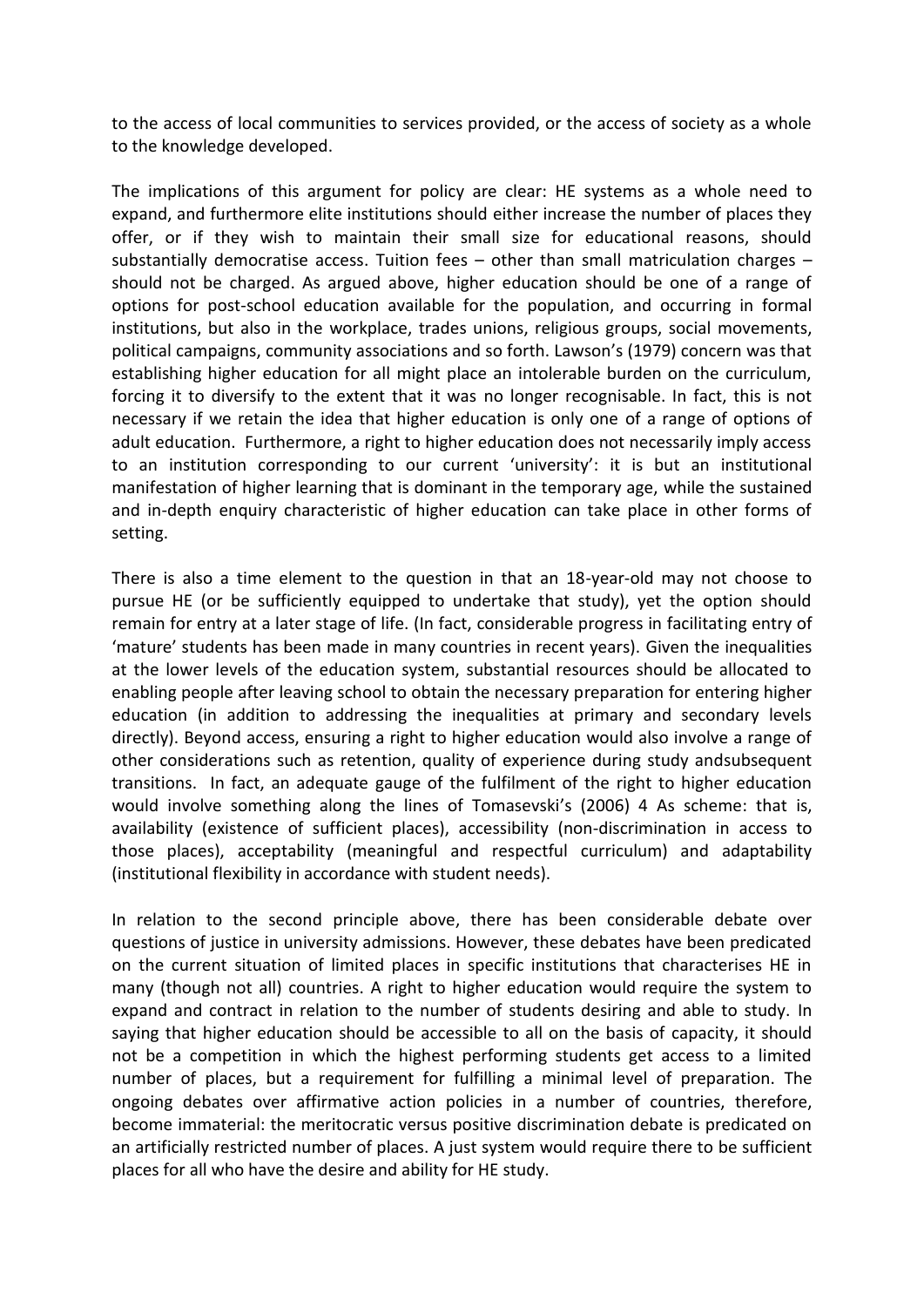Even with universal access, there remain questions of diversity of institutions and potential disparities of prestige between them that would need to be addressed. Attention to nondiscrimination in the UDHR needs to be applied not only to access to the system as a whole, but to the institutions themselves, meaning that applicants should not be unfairly barred from accessing universities and courses of quality. This requirement would not preclude diversity in the system in terms of ethos, range of courses and other aspects, but it would entail consistently high quality across all institutions – i.e. horizontal rather than vertical differentiation (Brennan & Naidoo 2008). As Brighouse (forthcoming) states, this task is highly challenging in contemporary societies given the entrenched inequalities stemming from educational experiences prior to university entry.

Students from wealthy backgrounds in our current unequal societies do not have a 'right' to higher education in the sense of obtaining added economic benefits at the expense of the general taxpayer, while access to low-income students is severely restricted. Yet engagement in meaningful educational experiences -- of which higher education is an example -- can indeed be seen as a right, one that should be upheld universally.

#### **References**

- Ahier, J., Beck, J. and Moore, R. (2003) *Graduate Citizens? Issues of Citizenship and Higher Education*. London: RoutledgeFalmer.
- Altbach, P., Reisberg, L. and Rumbley, L. (2009) *Trends in Global Higher Education: Tracking an Academic Revolution*. Paris: UNESCO.
- Arthur, J. with Bohlin, K. (eds) (2005) *Citizenship and Higher Education: The Role of Universities in Communities and Society*. London: Routledge.
- Barnett, R. (1990) *The idea of higher education*. Buckingham Open University Press.
- Beiter, K. (2006) *The protection of the right to education by international law*. Leiden: Martinus Nijhoff.
- BIS (2009) Full-time Young Participation by Socio-Economic Class (FYPSEC). 2009 Update. London: Department for Business, Innovation and Skills
- BIS (2011) Widening participation in higher education: analysis of progression rates for young people in England by free school meal receipt and school type. London: Department for Business, Innovation and Skills
- [Bou-Habib,](http://philpapers.org/s/Paul%20Bou-habib) H. (2010). Who Should Pay for Higher Education? *Journal of Philosophy of Education,* 44 (4):479-495.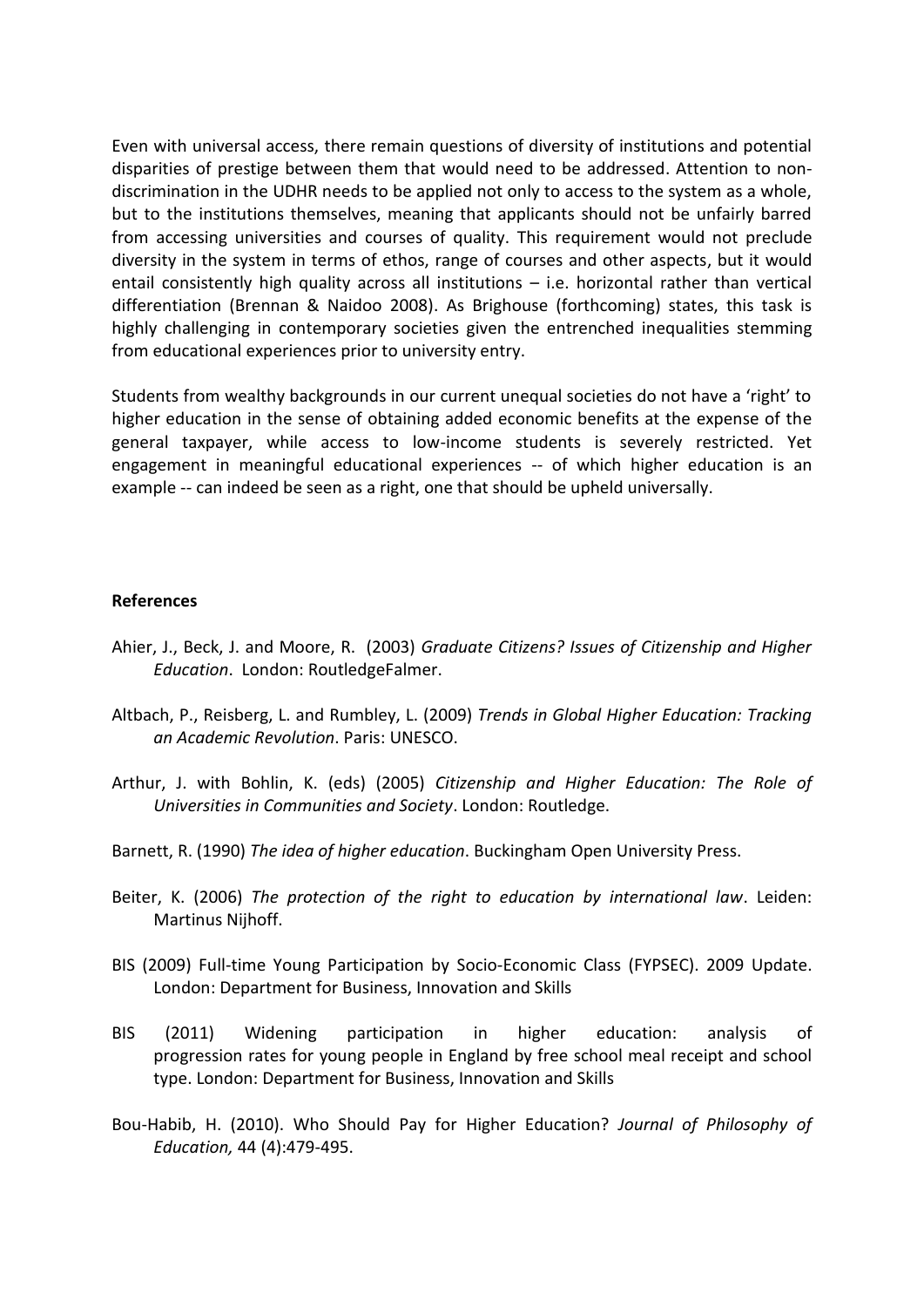Brennan, J. and Naidoo, R. (2008) Higher education and the achievement (and/or prevention) of equity and social justice. *Higher Education.* 56 (3): 287-302.

Brighouse, H. (forthcoming) Justice in Higher Education: An Odd View.

- Brighouse, H. and McAvoy, P. (2009) Privilege, Wellbeing, and Participation in Higher Education. In Y. Raley and Preyer, G. (eds) *Philosophy of education in the era of globalization*. New York: Routledge.
- Bynner, J., Dolton, P., Feinstein L., Makepiece, G., Malmberg, L. and Woods, L. (2003) *Revisiting the Benefits of Higher Education: a Report by the Bedford Group for Lifecourse and Statistical Studies, Institute of Education*. Bristol: HEFCE.
- Curren, R. (2009) Education as a Social Right in a Diverse Society, *Journal of Philosophy of Education*, 43 (1), 45-56.
- European Commission (2010) Efficiency and effectiveness of public expenditure on tertiary education in the EU. (European Economy Occasional Papers No 70). Brussels: Publications office of the European Union.
- Haydon, G. (1977) The Right to Education and Compulsory Schooling, *Educational Philosophy and Theory,* 9 (*1), 1-15.*
- Hodgson, D. (1998) *The Human Right to Education*. Dartmouth: Ashgate.
- Kotzee, B. and Martin, C. (forthcoming) Who should go to university?
- MacIntyre, A. (1990) *Three Rival Versions of Moral Enquiry.* London: Duckworth.
- McCowan T (2004) The Growth of Private Higher Education in Brazil: Implications for Equity and Quality. *Journal of Education Policy,* 19 (4), 453-472.
- McCowan, T. (2007) Expansion without equity: an analysis of current policy on access to higher education in Brazil. *Higher Education*, 53 (5), 579-598.
- McCowan, T. (2010) Reframing the universal right to education. *Comparative Education,* 46 (4), 509-525.
- McMahon, W. (2009) *Higher Learning, Greater Good: The private and social benefits of higher education.* Baltimore, MD: Johns Hopkins University Press.
- Nussbaum, M. (1997) *Cultivating humanity: A classical defense of reform in liberal education.* Cambridge, Mass.: Harvard University Press.
- Oakeshott, M. (1989) The idea of a university. In T. Fuller (ed.) *The Voice of Liberal Learning: Michael Oakeshott on Education*. New Haven and London: Yale University Press, pp. 95-104.